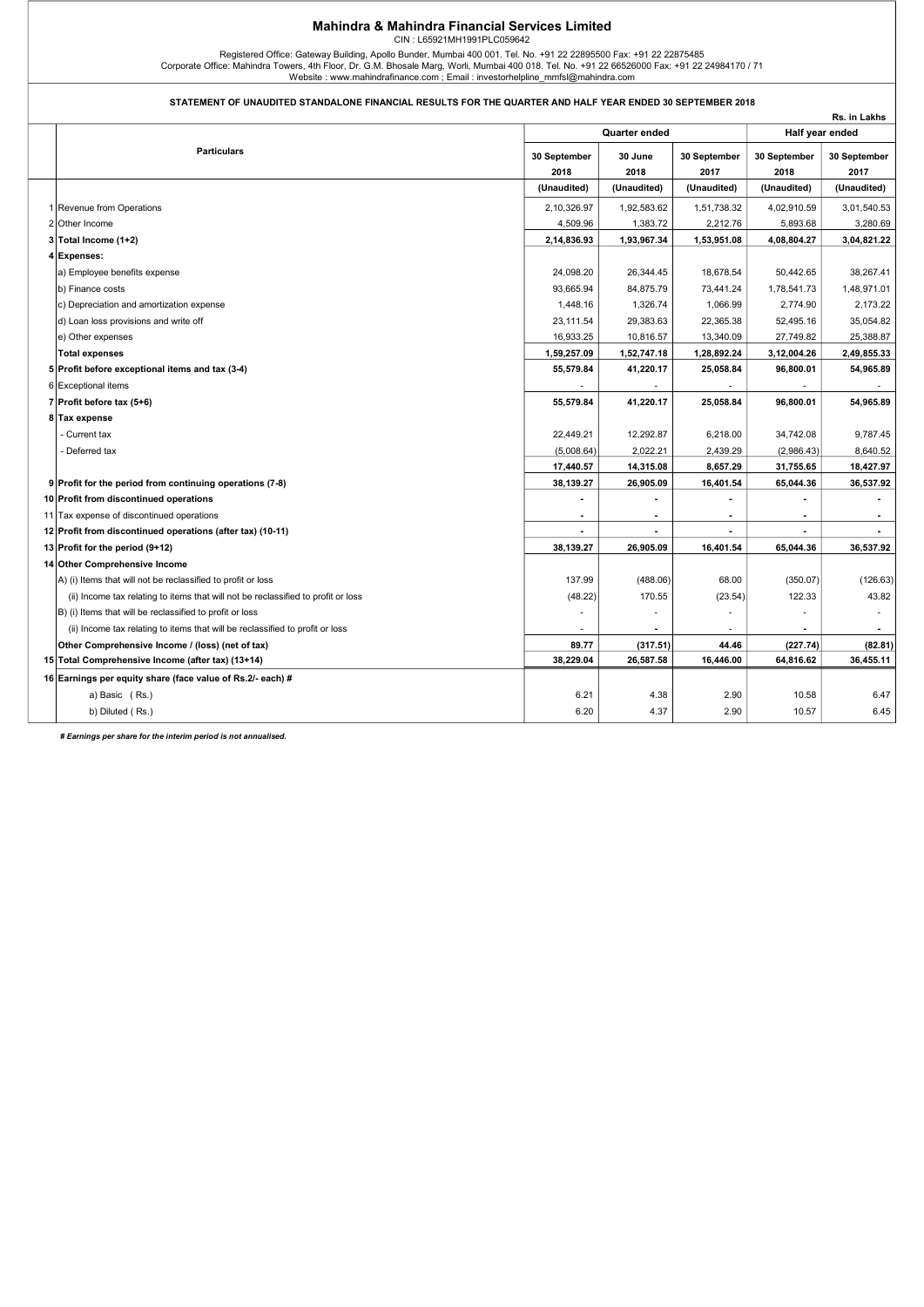## UNAUDITED STANDALONE BALANCE SHEET

| UNAUDITED STANDALONE BALANCE SHEET                      |                               |
|---------------------------------------------------------|-------------------------------|
| <b>Particulars</b>                                      | As at<br>30 September<br>2018 |
| <b>A ASSETS</b>                                         |                               |
| <b>1 NON-CURRENT ASSETS</b>                             |                               |
| a) Property, Plant and Equipment                        | 11,565.54                     |
| b) Capital work-in-progress                             |                               |
| c) Other Intangible assets                              | 2,706.68                      |
| d) Financial assets                                     |                               |
| (i) Investments                                         | 1,53,522.77                   |
| (ii) Loans                                              | 29,28,171.76                  |
| (iii) Other financial assets                            | 4,244.90                      |
| e) Deferred tax assets (net)                            | 65,853.57                     |
| f) Income tax assets (net)                              | 14,686.36                     |
| g) Other non-current assets                             | 4,140.83                      |
|                                                         | 31,84,892.41                  |
| <b>2 CURRENT ASSETS</b>                                 |                               |
| a) Financial assets                                     |                               |
| (i) Investments                                         | 94,977.34                     |
| (ii) Trade receivables                                  | 310.01                        |
| (iii) Cash and cash equivalents                         | 22,425.12                     |
| (iv) Bank balances other than Cash and cash equivalents | 12,713.40                     |
| (v) Loans                                               | 26, 19, 986.51                |
| (vi) Other financial assets                             | 5,470.52                      |
| b) Other current assets                                 | 6,521.35                      |
|                                                         | 27,62,404.25                  |
| <b>TOTAL ASSETS</b>                                     | 59,47,296.66                  |
| <b>B EQUITY AND LIABILITIES</b>                         |                               |
| 1 EQUITY                                                |                               |
| a) Equity Share capital                                 | 12,291.44                     |
| b) Other equity                                         | 9,85,687.12                   |
|                                                         | 9,97,978.56                   |
| 2 LIABILITIES                                           |                               |
| <b>NON-CURRENT LIABILITIES</b>                          |                               |
| a) Financial liabilities                                |                               |
| (i) Borrowings                                          | 27,07,306.28                  |
| (i) Other financial liabilities                         | 40,633.34                     |
| b) Provisions                                           | 6,466.77                      |
| c) Other non-current liabilities                        | 1,374.71                      |
|                                                         | 27,55,781.10                  |
| <b>CURRENT LIABILITIES</b>                              |                               |
| a) Financial liabilities                                |                               |
| (i) Borrowings                                          | 9,04,365.76                   |
| (ii) Trade payables                                     | 90,192.78                     |
| (iii) Other financial liabilities                       | 11,76,869.25                  |
| b) Other current liabilities                            | 10,480.15                     |
| c) Provisions                                           | 7,793.97                      |
| d) Current tax liabilities (net)                        | 3,835.09                      |
|                                                         | 21,93,537.00                  |
| TOTAL EQUITY AND LIABILITIES                            | 59,47,296.66                  |